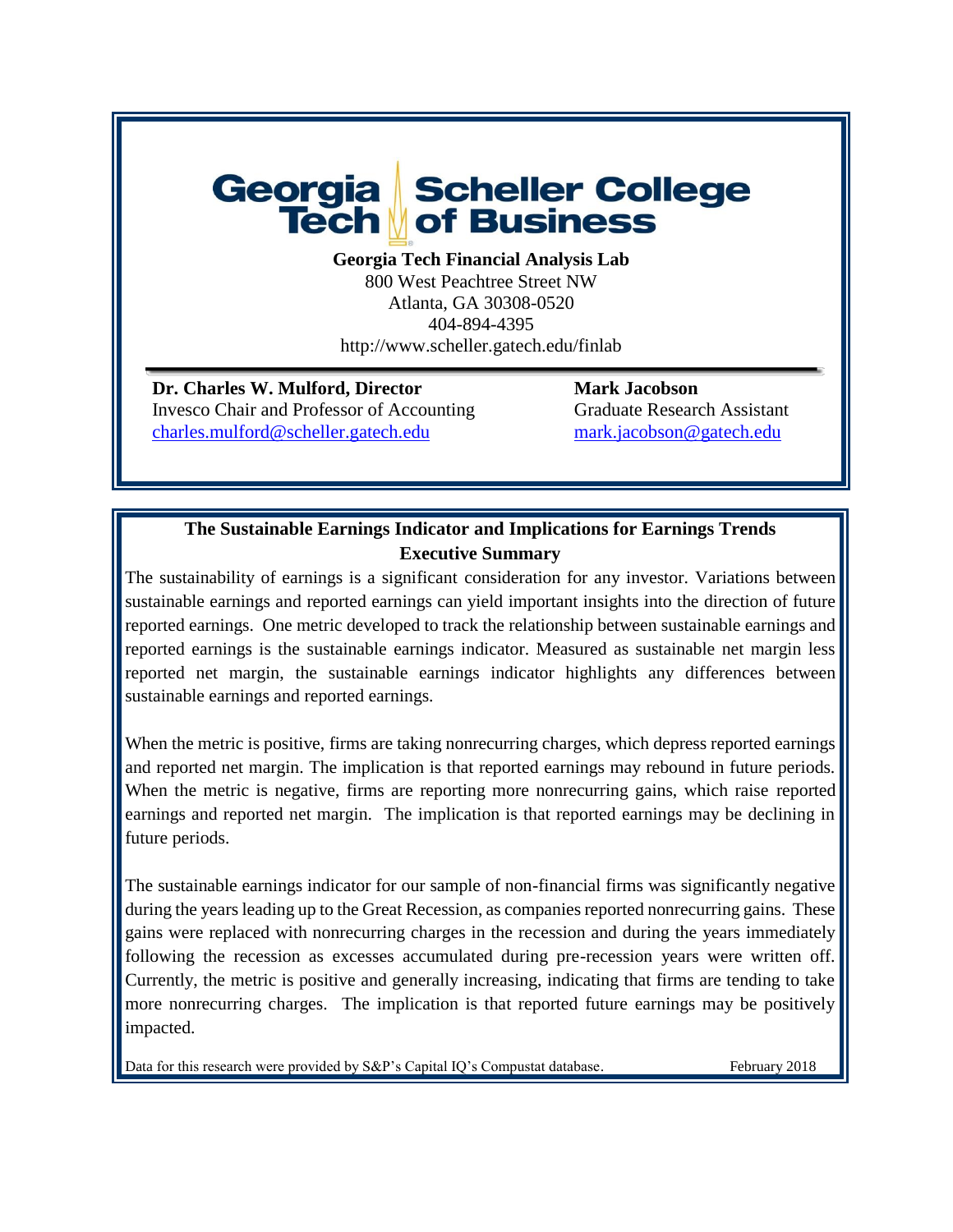# **Georgia Tech Financial Analysis Lab Scheller College of Business Georgia Institute of Technology Atlanta, GA 30332-0520**

#### **Georgia Tech Financial Analysis Lab**

The Georgia Tech Financial Analysis Lab conducts research on issues of financial reporting and analysis. Unbiased information is vital to effective investment decision-making. Accordingly, the Lab thinks that independent research organizations, such as this Lab, have an important role to play in providing information to market participants.

Because the Lab is housed within a university, all of its research reports have an educational quality, as they are designed to impart knowledge and understanding to those who read them. Its focus is on issues that it believes will be of interest to a large segment of stock market participants. Depending on the issue, it may focus its attention on individual companies, groups of companies, or on large segments of the market at large.

A recurring theme in the work is the identification of reporting practices that give investors a misleading signal, whether positive or negative, of corporate earning power. The Labs defines earning power as the ability to generate a sustainable stream of earnings that is backed by cash flow. Accordingly, its research may look into reporting practices that affect either earnings or cash flow, or both. At times, its research may look at stock prices generally, though from a fundamental and not technical point of view.

#### **Contact Information**

| <b>Charles Mulford</b> | Invesco Chair, Professor of Accounting and the Lab's Director |
|------------------------|---------------------------------------------------------------|
|                        | Phone: (404) 894-4395                                         |
|                        | Email: charles.mulford@scheller.gatech.edu                    |
| Anna Babinets          | Graduate Research Assistant and MBA Student                   |
| Mark Jacobson          | Graduate Research Assistant and MBA Student                   |
| Allan Mathis           | Graduate Research Assistant and MBA Student                   |
| Website:               | http://www.scheller.gatech.edu/finlab                         |

2017 by the Scheller College of Business, Georgia Institute of Technology, Atlanta, GA 30332-0520. ALL RIGHTS RESERVED. The information contained in this research report is solely the opinion of the authors and is based on sources believed to be reliable and accurate, consisting principally of required filings submitted by the companies represented to the Securities and Exchange Commission. HOWEVER, ALL CONTENT HEREIN IS PRESENTED "AS IS," WITHOUT WARRANTIES OF ANY KIND, EXPRESS OR IMPLIED. No data or statement is or should be construed to be a recommendation for the purchase, retention, sale or short-sale of the securities of the companies mentioned.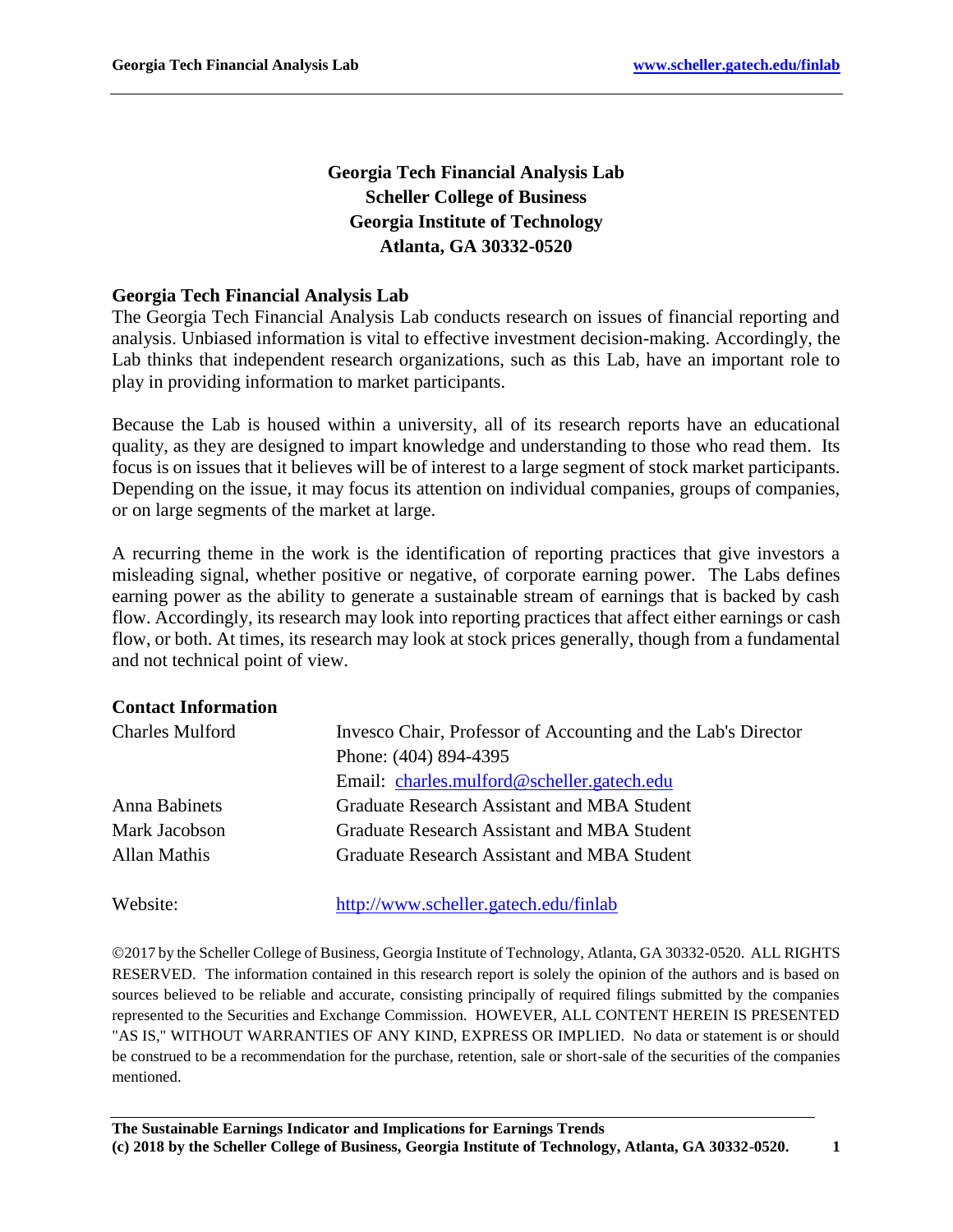#### **Sustainable Earnings Indicator**

#### **Introduction and Definitions**

The sustainable earnings indicator is measured as sustainable net margin less net margin. It indicates the difference between net margin calculated using sustainable earnings and net margin reported in the financial statements. Sustainable net margin and net margin are measured as follows:

- 1) Sustainable earnings are calculated as operating income depreciation and amortization + interest and dividend income + equity in earnings - interest expense and is adjusted to an after-tax measure using a sustainable tax rate. Sustainable net margin is sustainable earnings divided by revenue.
- 2) Net margin is calculated as income before extraordinary items, from Capital IQ's Compustat database, divided by revenue.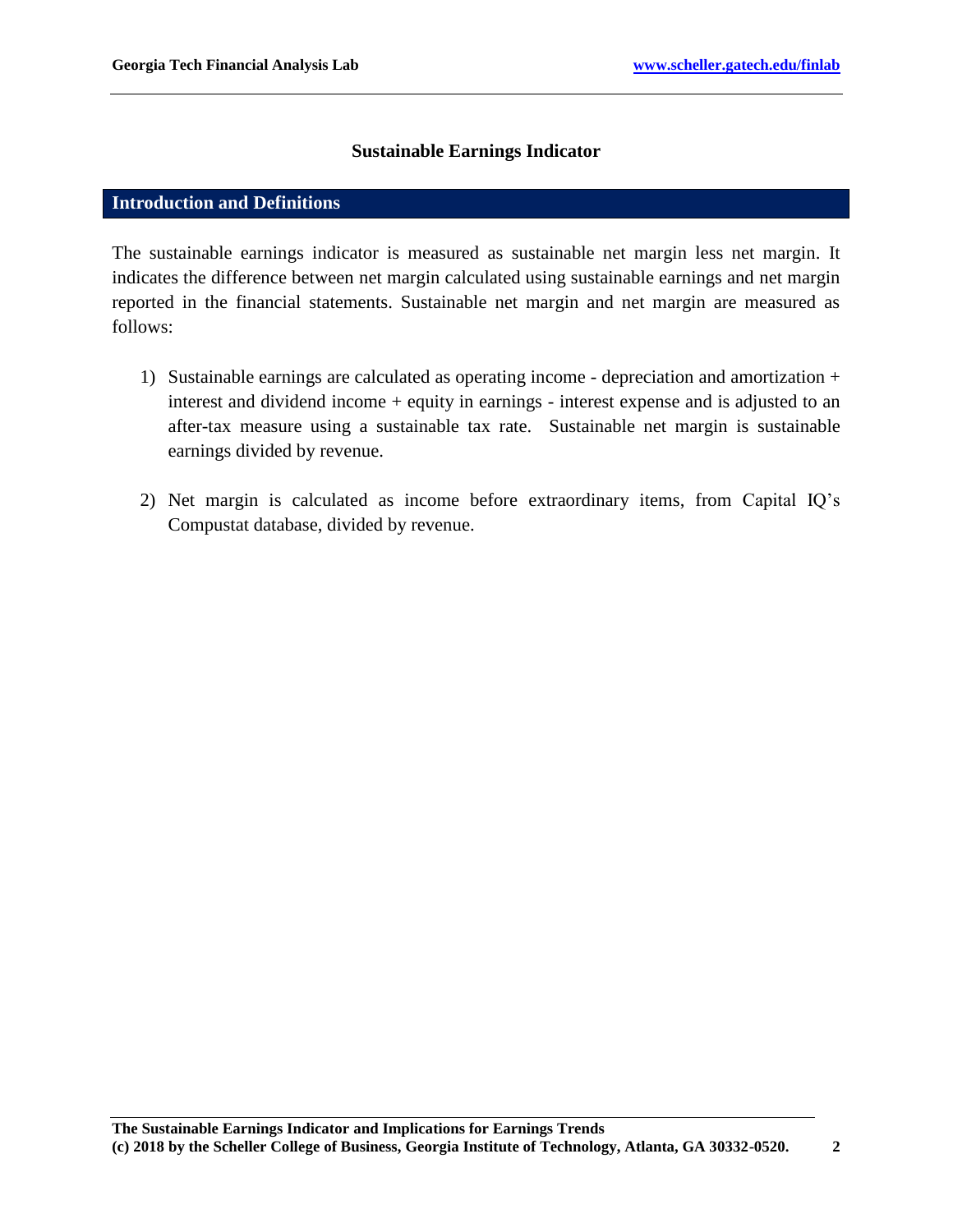## **Data and Methodology**

The data used to calculate the sustainable earnings indicator are provided by Compustat through a license with the Wharton Research Data Services. Each data amount is for a rolling twelve-month period ending with the quarter end in question. For example, sustainable earnings amounts for June 30, 2017 represent amounts for the twelve months (four quarters) ended June 30, 2017.

| <b>GICS</b> | <b>Industry Group</b>                     |
|-------------|-------------------------------------------|
| 1010        | Energy                                    |
| 1510        | <b>Materials</b>                          |
| 2010        | <b>Capital Goods</b>                      |
| 2020        | Commercial & Professional Services        |
| 2030        | Transportation                            |
| 2510        | Automobiles & Components                  |
| 2520        | Consumer Durables & Apparel               |
| 2530        | <b>Consumer Services</b>                  |
| 2540        | Media                                     |
| 2550        | Retailing                                 |
| 3010        | Food & Staples Retailing                  |
| 3020        | Food, Beverage, & Tobacco                 |
| 3030        | Household & Personal Products             |
| 3510        | Health Care Equipment & Services          |
| 3520        | Pharmaceuticals, Biotech, & Life Sciences |
| 4510        | Software & Services                       |
| 4520        | Technology Hardware & Equipment           |
| 4530        | Semiconductors & Equipment                |
| 5010        | <b>Telecommunication Services</b>         |
| 5510        | <b>Utilities</b>                          |

The 20 analyzed industry groups are as follows:

The 20 industry groups use the four-digit Global Industrial Classification System (GICS) and represent 10 overall sectors. The ten sectors with industry groups included in parentheses are: Energy (Energy), Materials (Materials), Industrials (Capital Goods, Commercial & Professional Services, and Transportation), Consumer Discretionary (Automobiles & Components, Consumer Durables & Apparel, Consumer Services, Media and Retailing), Consumer Stapes (Food & Staples Retailing, Food, Beverage & Tobacco and Household & Personal Products), Health Care (Health Care Equipment & Services and Pharmaceuticals, Biotech & Life Sciences), Information Technology (Software & Services, Technology Hardware & Equipment and Semiconductors & Equipment), Telecommunications (Telecommunication Services) and Utilities (Utilities).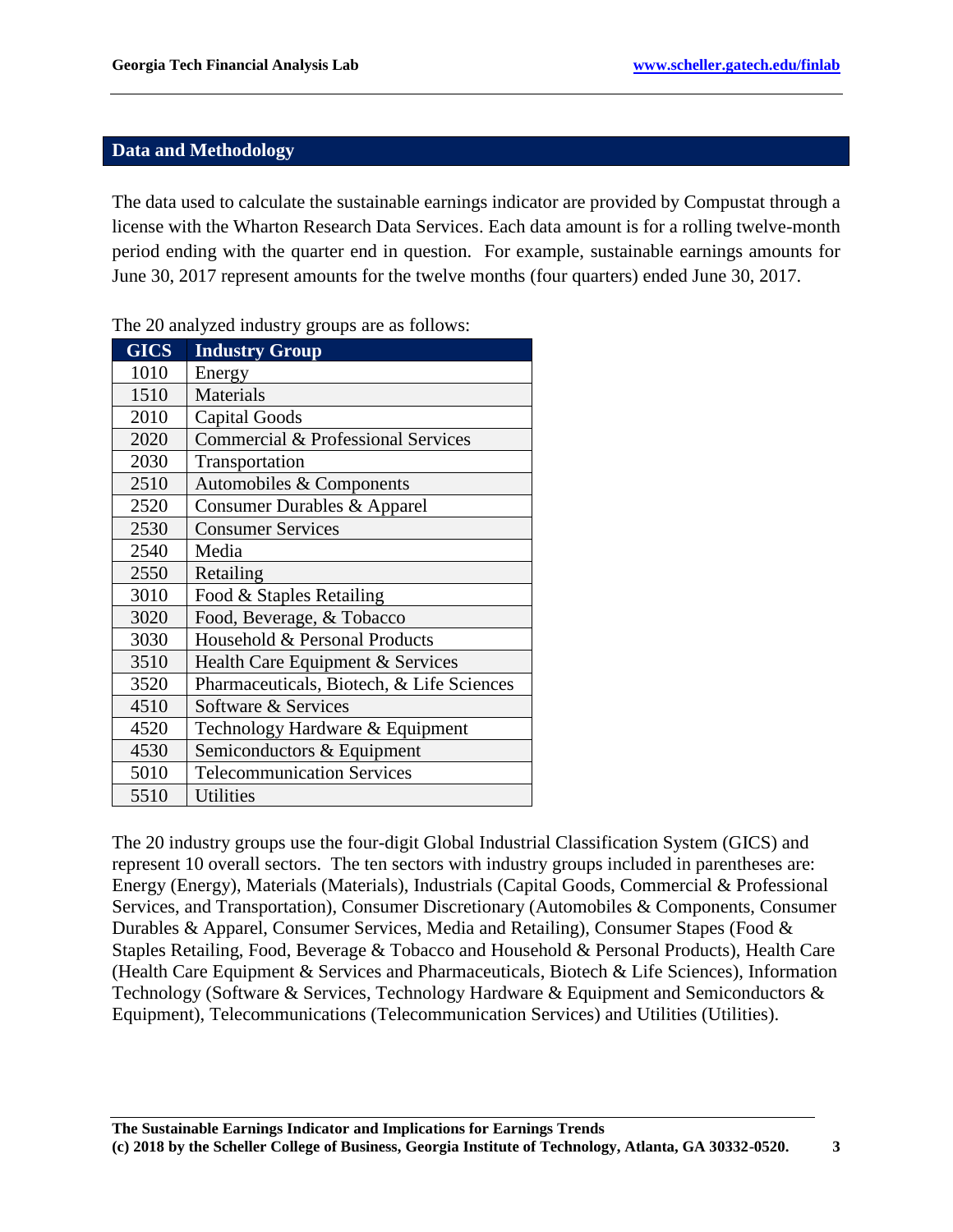#### **Summary of Results for All Non-Financial Companies**

The sustainable earnings indicator for the twelve months ended June 2017 was 0.16%. This metric has decreased from the all-time peak of 0.27% in March 2016, but remains above historical averages. When the metric is positive, as it has been since 2011, it indicates that sustainable earnings exceed reported earnings. As such, nonrecurring charges and losses, which are excluded from sustainable earnings but not reported earnings, exceed nonrecurring gains. In effect, firms are taking more nonrecurring charges in the earnings they report. When the metric is negative, as it was especially during the years leading up to the Great Recession, reported earnings exceed sustainable earnings. Here, nonrecurring gains, which are excluded from sustainable earnings but not reported earnings, exceed nonrecurring losses. This occurs when companies are reporting more nonrecurring gains in their earnings.

A positive and rising sustainable earnings indicator, as has been the case since 2011, implies that companies are taking progressively more nonrecurring charges, which is weighing on reported earnings. The implication is that reported future earnings and net margin may benefit as firms slow the recording of these nonrecurring charges. Similarly, when the metric is negative and declining, as it was in the years prior to the Great Recession, firms are reporting progressively more nonrecurring gains. The implication in this case is that those nonrecurring gains will at some point give out and be followed by nonrecurring charges, perhaps as excesses experienced during good times are written off.

A graph of the sustainable earnings indicator for all non-financial firms in our sample is provided below.



## **All Non-financials, Q1 2000 – Q2 2017**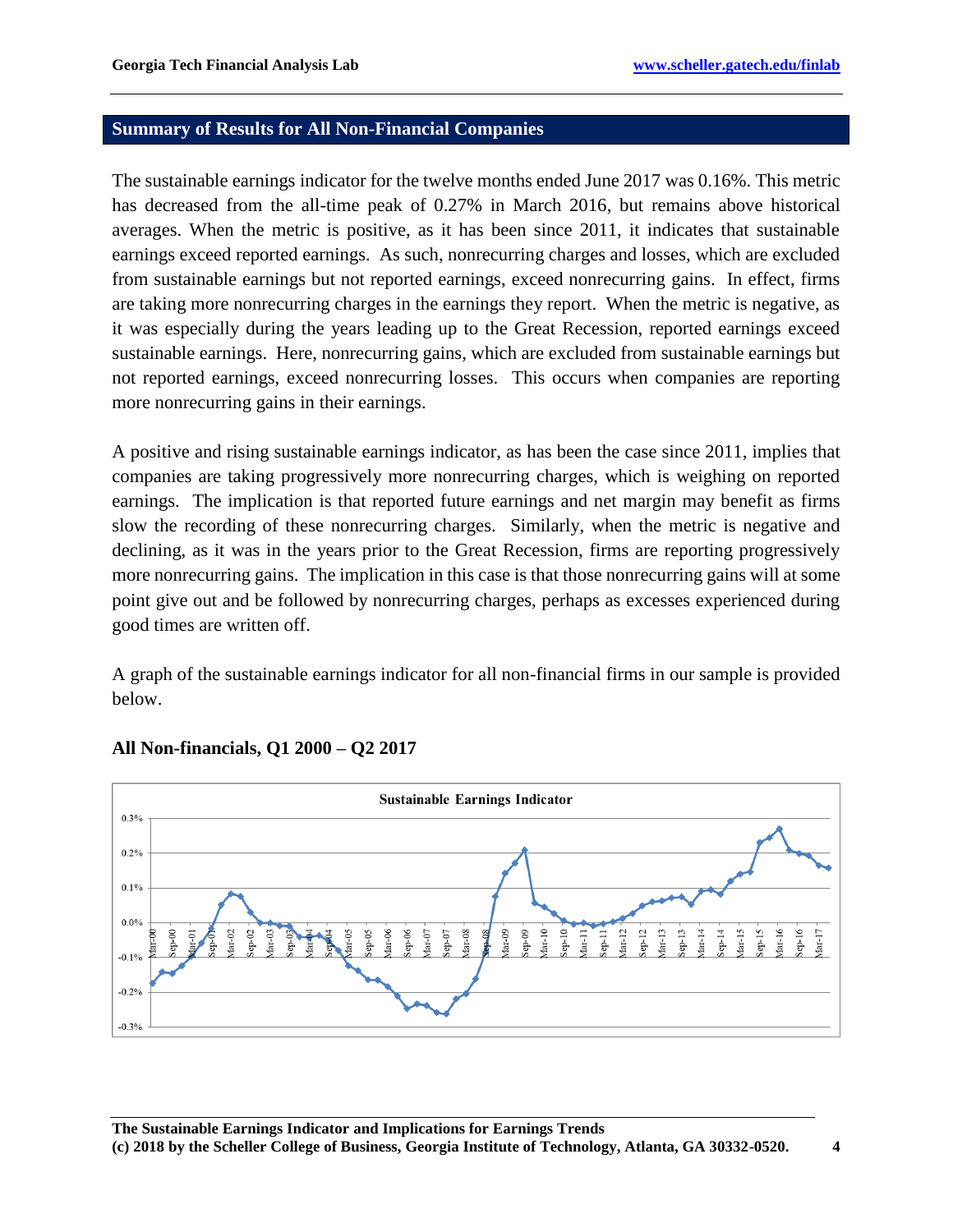In the paragraphs that follow, we look at the sustainable earnings indicator for two industries, one with a negative and declining sustainable earnings indicator and one with a positive and rising indicator.

#### **Industry with Negative and Declining Sustainable Earnings Indicator**

The sustainable earnings indicator for the energy industry is provided below.



## **Energy, Q1 2000 – Q2 2017**

After peaking in September 2016 at 0.09%, the sustainable earnings indicator for the Energy industry has dropped sharply to -1.30% in June 2017. The metric has, however, remained mostly negative since 2000. The significant drop since 2016 indicates that firms are recording significant nonrecurring gains, which are not likely to be continued.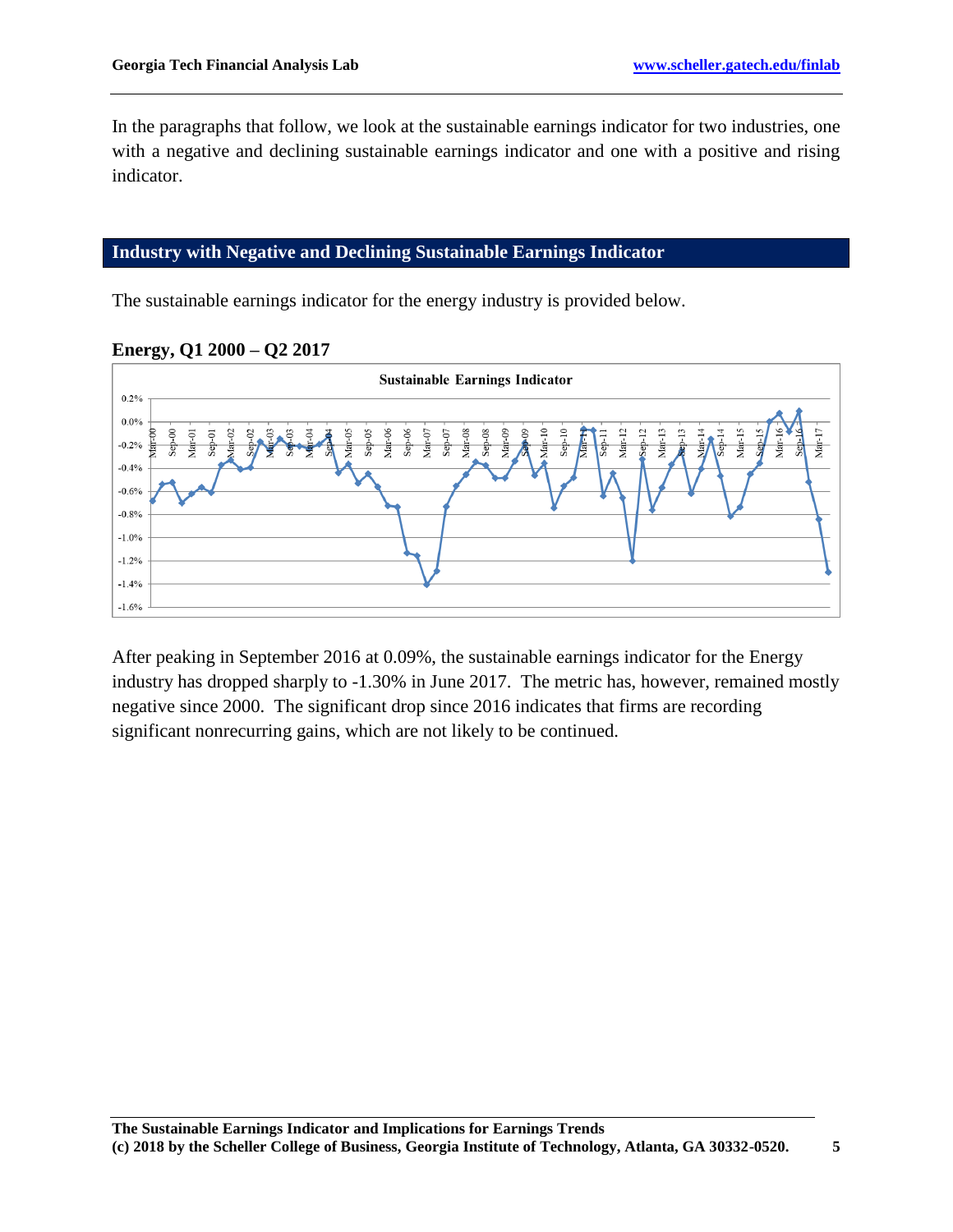#### **Industry with Positive and Rising Sustainable Earnings Indicator**

Next we take a closer look at an industry with a positive and rising sustainable earnings indicator: Health Care Equipment & Services.

#### **Health Care Equipment & Services, Q1 2000 – Q2 2017**



The sustainable earnings indicator for Health Care Equipment & Services was 0.60% in June 2017. It has trended upwards ever since March 2008. Firms in this industry are taking more nonrecurring charges than gains, suggestive of a possible positive effect for reported earnings in future years.

#### **Summary and Conclusion**

The sustainable earnings indicator is a unique metric that seeks to anticipate future trends in reported earnings. When companies are taking nonrecurring charges, those charges depress reported earnings and push the sustainable earnings indicator upward. The implication is that these charges will, at some point, slow, and reported earnings will move higher. When firms are recording nonrecurring gains, those gains raise reported earnings and push the sustainabel earnings indicator lower. The implication is that these gains will also slow, and may be replaced by charges, pushing reported earnings lower.

Thus a negative and falling sustainable earnings indicator is a precursor for lower future earnings. A positive and rising sustainable earnings indicator is a leading indicator for higher future earnings.

In the results for the full sample presented here, the sustainable earnings indicator is positive and has generally been on an upward trend since 2011. Firms are taking nonrecurring charges. The